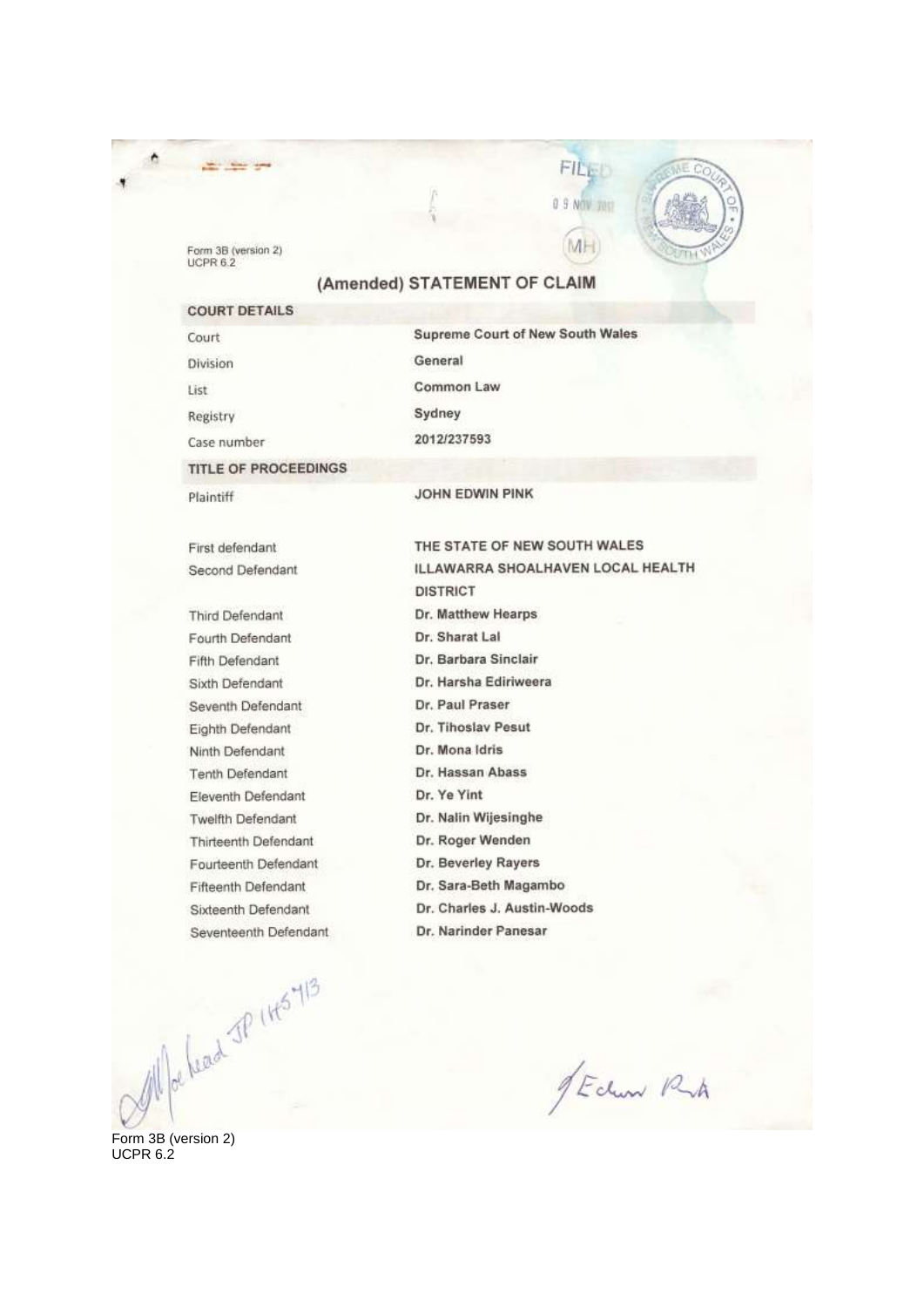#### **FILING DETAILS**

**Filed for the state of the state of the state of JOHN EDWIN PINK** the plaintiff

Contact name and telephone John Edwin Pink (02) 4285 3155

### **TYPE OF CLAIM**

Torts – Trespass to Person – False Arrest, Assault, Battery, False Imprisonment

## **RELIEF CLAIMED**

- 1. Ordinary Damages;
- 2. Aggravated Damages;
- 3. Exemplary Damages;
- 4. Interest pursuant to section 100 of the Civil Procedure Act 2005;
- 5. Costs, including fees paid to lawyers M. Russoniello, S. Tully, M. McCulloch, W. Baffsky and J. Emmett who did much preparatory work prior to my electing to represent myself; and
- 6. Such other orders as the Court thinks fit.
- 7. Ordinary, aggravated and exemplary damages totalling \$2 million from  $1<sup>st</sup>$  defendant;
- 8. Ordinary, aggravated and exemplary damages totalling \$4.6 million from 2<sup>nd</sup> defendant;
- 9. Ordinary, aggravated and exemplary damages totalling \$40,000.00 from 3rd defendant;
- 10. Ordinary, aggravated and exemplary damages totalling\$400,000.00 from each of the  $6<sup>th</sup>$ ,  $7<sup>th</sup>$ ,  $8<sup>th</sup>$ ,  $9<sup>th</sup>$ , 10<sup>th</sup> and 11<sup>th</sup> defendants, and
- 11. Ordinary, aggravated and exemplary damages totalling \$280,000.000 from each of the 4<sup>th</sup>, 5<sup>th</sup>, 12<sup>th</sup>, 13<sup>th</sup>, 14<sup>th</sup>, 15<sup>th</sup>, 16<sup>th</sup>, and 17<sup>th</sup> defendants.

[Damages from all defendants total **\$11,280,000.00** (11 million 280 thousand dollars)].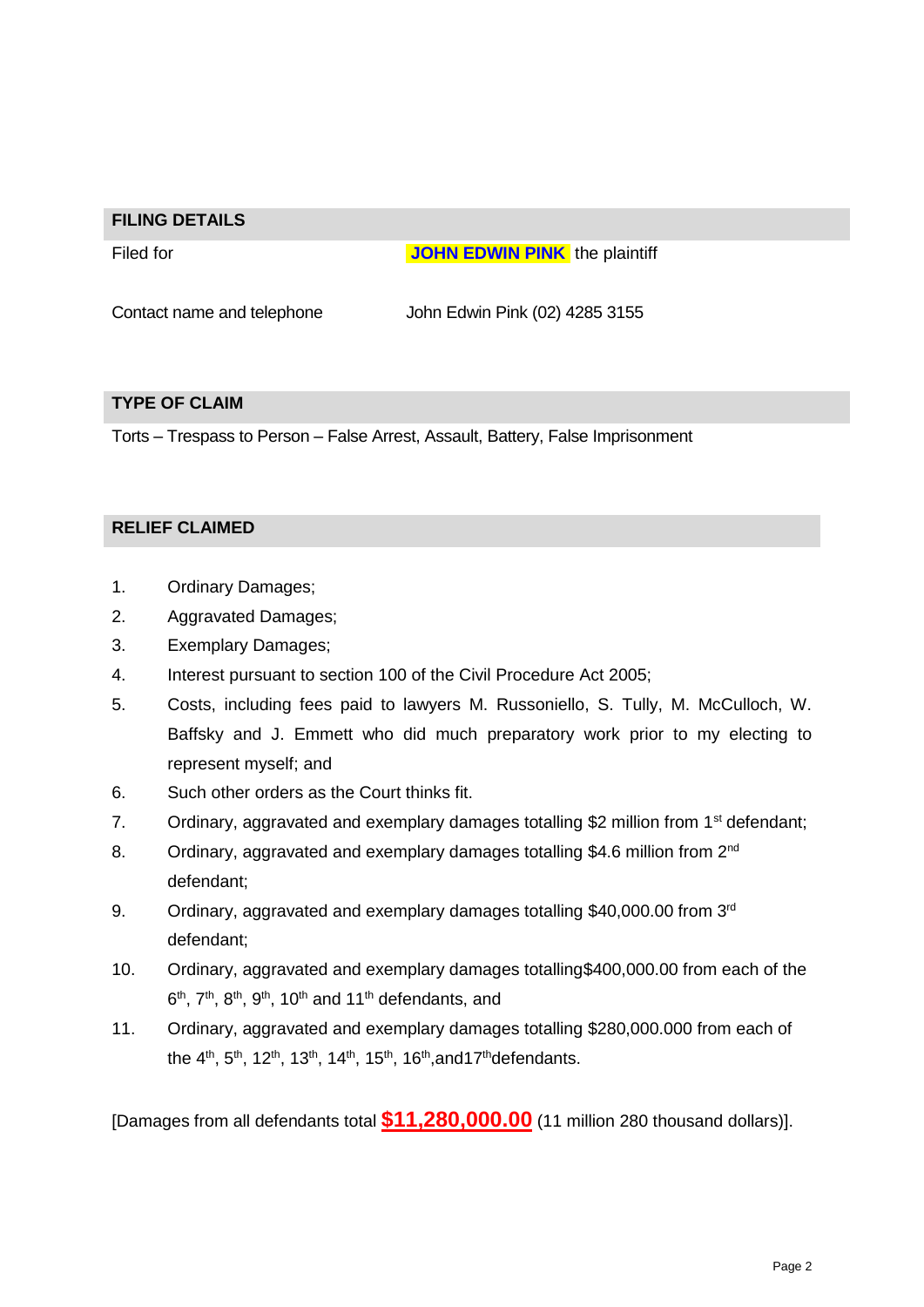# **PLEADINGS AND PARTICULARS**

The Plaintiff relies upon the following facts and assertions:

- 1. The first defendant is sued pursuant to the section 5 of the *Crown Proceedings Act 1988* (NSW).
- 2. At all material times each of the police officers referred to in this statement of claim were;

a) pursuant to section 6 of the *Law Reforms (Vicarious Liability) Act,* 1983 (NSW), a person in the service of the Crown;

b) acting in the performance or purported performance of their functions as a police officer; and

c) so acting where the performance or purported performance of their functions was in the course of their service of the Crown or was an incident of that service.

- 3. By reason of the matters pleaded in paragraph 2 above, the first defendant is, pursuant to section 8(1) of the *Law Reform (Vicarious Liability) Act,1983 (NSW)*  vicariously liable for the conduct of the police officers referred to in this statement of claim.
- 4. The second defendant is sued pursuant to s 22 *Health Services Act,1997* (NSW) as a "Local Health District" as defined in s8*Health Services Act,1997* (NSW), constituted under s 17 *Health Services Act,1997* (NSW).
- 5. The third to seventeenth defendants are sued pursuant to sections 12 to 16 of the *Mental Health Act, 2007* (NSW).

5.1 The third defendant, Dr. Matthew Hearps is sued for assault for scheduling the plaintiff without justification.

5.2 The fourth to seventeenth defendants are sued for assault and false imprisonment.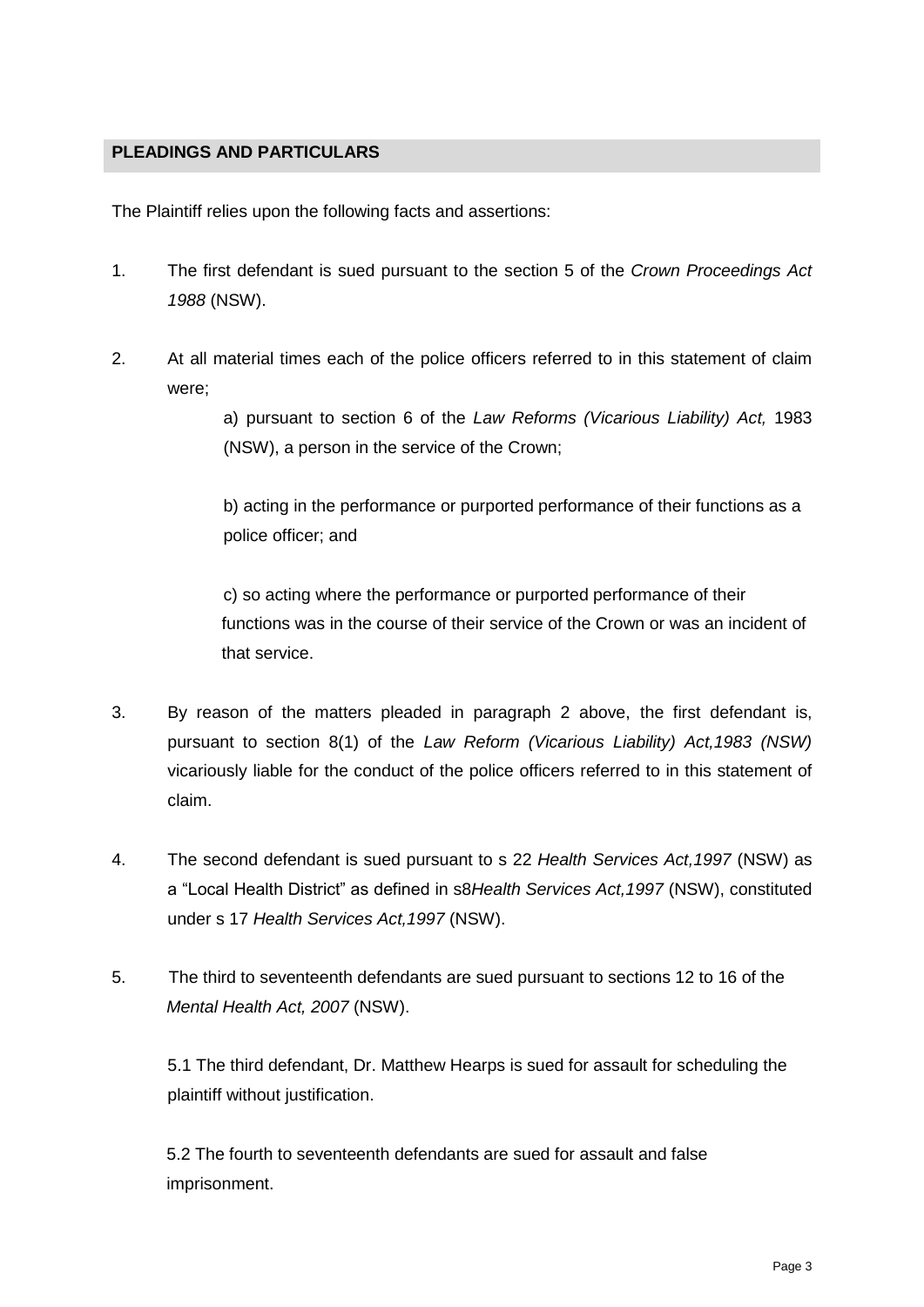5.3 In addition, the sixth, seventh, eighth, ninth, tenth and eleventh defendants, respectively Drs. Ediriweera, Praser, Persut, Idris, Abass and Yint are sued for battery.

- 6. On 1 January 2011 the second defendant assumed responsibility from the South Eastern Sydney Illawarra Area Health Service (**SESIAHS**) for the conduct and management of the Wollongong Hospital and Shellharbour Hospital.
- 7. From 1 January 2011, the second defendant by virtue of Clause 15(2) *Health Services (Transfer of Assets, Rights and Liabilities) Order2010* (NSW) assumed the liabilities of SESIAHS with respect to the Wollongong Hospital and Shellharbour Hospital.
- 8. At all material times the Wollongong Hospital and Shellharbour Hospital's medical practitioners, nurses and staff (**the NSW medical staff**), were in the employ of SESIAHS.
- 9. At all material times the second defendant was vicariously liable for the conduct of the NSW medical staff pleaded below.

# **First Detention**

- 10. On or about 2 April 2010, the plaintiff was in his residence at 11 Lake Parade Corrimal East in the State of New South Wales (**the plaintiff's residence**).
- 11. At about 10.30 am on 2 April 2010 three (3) NSW police officers attended the plaintiff's residence together with two (2) Wollongong Community Mental Health Team workers and requested that the plaintiff accompany them for a medical assessment.
- 12. The plaintiff refused the police officers' request pleaded in paragraph 11 above.
- 13. The police officers then informed the plaintiff that he had been 'scheduled' and was required by law to accompany them for a medical assessment.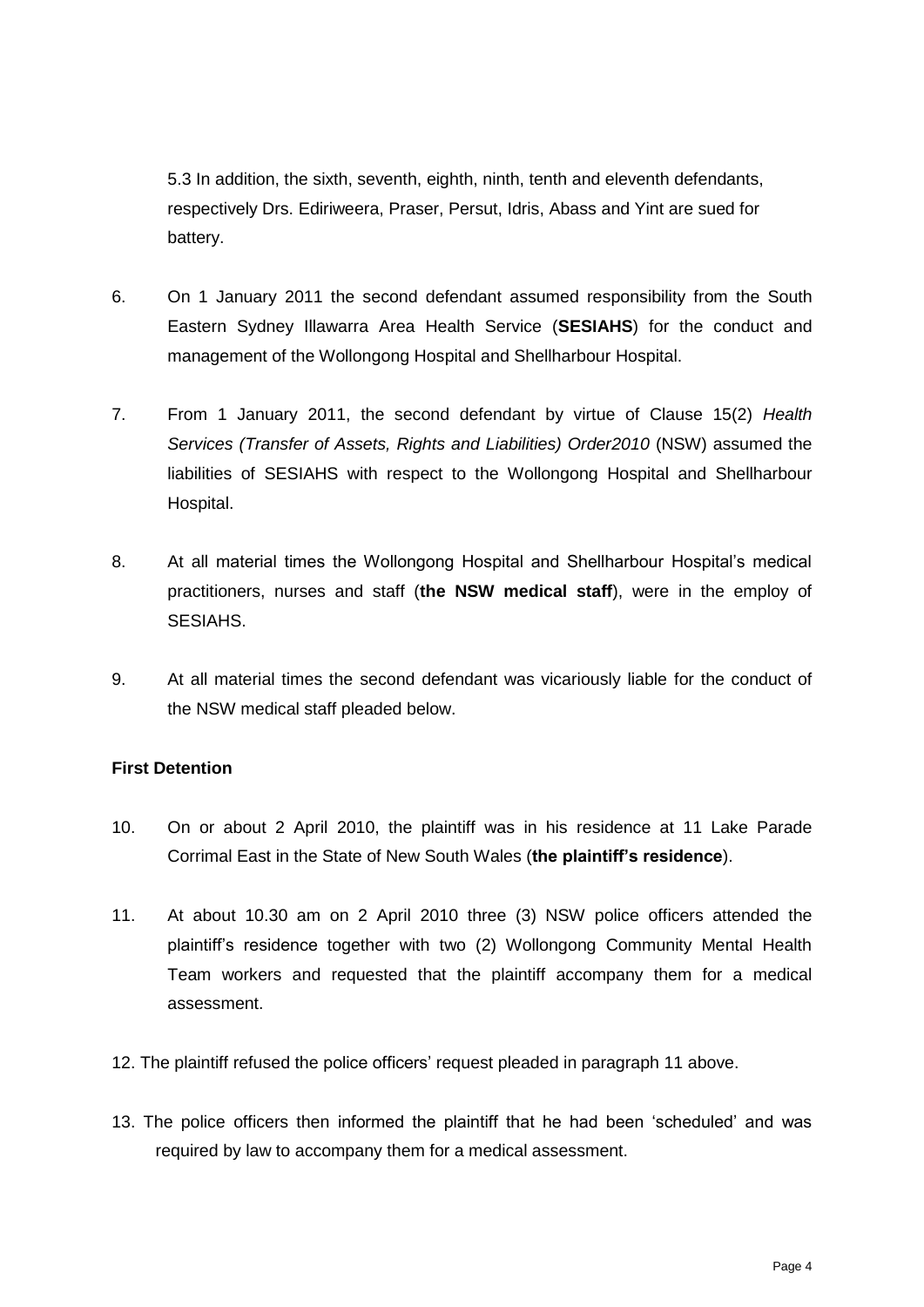14. The representation pleaded in paragraph 13 was false.

## **Particulars**

14.1 The plaintiff had not been "sectioned"; and

14.2 The plaintiff was not lawfully required to accompany the police officers for any reason whatsoever.

- 15. Induced by the belief that the representation pleaded in paragraph 13 was correct, the plaintiff agreed, notwithstanding his original refusal to do so, to accompany the police officers to the Mental Health Inpatient Unit at Wollongong Hospital.
- 16. The actions of the police officers in making the representation's pleaded in paragraph 13 above and then taking the plaintiff to Wollongong Hospital amounted to a wrongful arrest and a false imprisonment of the plaintiff.
- 17. The actions of the police officer in touching the plaintiff amounted to a battery of him.
- 18. The plaintiff was thereafter held at Wollongong Hospital until 22 April 2010 as a direct consequence of the representations pleaded in paragraph 13 above.
- 19. The detention of the plaintiff at Wollongong Hospital constituted a continuing false imprisonment by the police officers.
- 20. The actions of the NSW medical staff pleaded in paragraphs 21 to 27 below constituted a series of batteries for which the first defendant is liable as a direct result of the matters pleaded in paragraphs 13 and 18 above.
- 21. On or about 6 April 2010 NSW medical staff represented to the plaintiff that he was required to take some medication under the Mental Health Act and if he did not voluntarily take the medication NSW medical staff would restrain him and he would then be injected with the medication.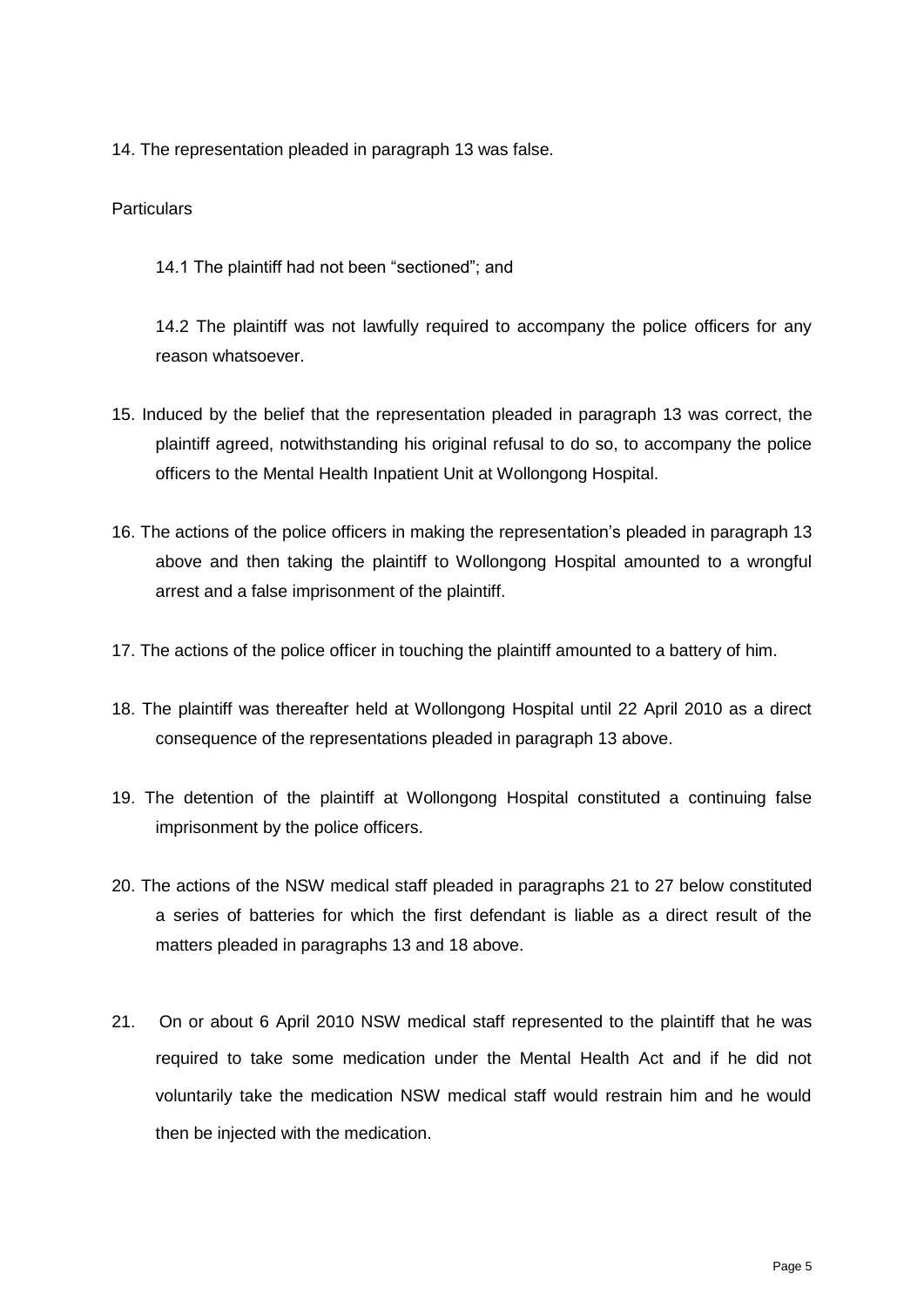# **Particulars**

- 21.1 The Plaintiff was induced by NSW medical staff against his will to take 200 mg of Seraquel, and also Diazepam, both antipsychotic medications (**the medication**).
- 22. The actions of the NSW medical staff pleaded in paragraph 21 constituted an assault upon the plaintiff.
- 23. The administration of the medication and its subsequent effects constituted a battery of the plaintiff.
- 24. On or about 6 April 2010 after the plaintiff was assaulted and battered by NSW medical staff, he was transferred against his will by the NSW medical staff to Shellharbour Hospital.

### **Particulars**

- 24.1 The plaintiff was strapped to a gurney in the back of an Ambulance.
- 25. Between 6 April 2010 and 22 April 2010 the plaintiff was wrongfully required by NSW medical staff to continue to take the medication.

# **Particulars**

- 25.1 The Plaintiff was induced by NSW medical staff to take up to 600 mg a day of the medication under the falsehood that he was required to be medicated under the Mental Health Act.
- 26. The administration of the medication by NSW medical staff and its subsequent effects constituted a battery of the plaintiff.
- 27. On or about 9 April 2010 the plaintiff was transferred against his will by the NSW medical staff to Wollongong Hospital.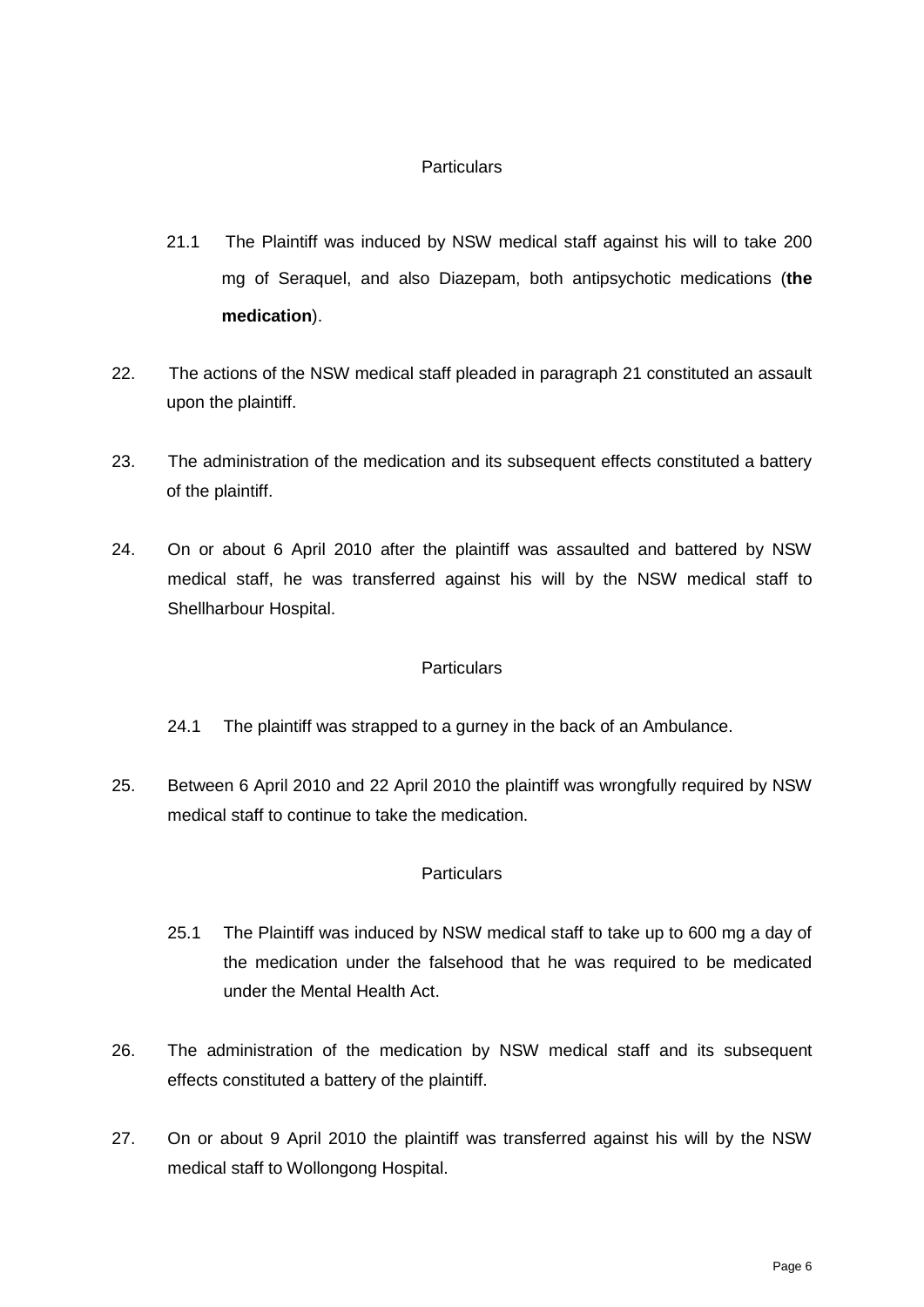- 28. On or about 10 April 2010 the NSW medical staff forced the plaintiff against his will to have a CAT Scan.
- 29. The act of NSW medical staff to force the plaintiff have a CAT Scan constituted an assault against the plaintiff and the subsequent effects of the radiation from the CAT Scan constituted a battery of the plaintiff.
- 30. On 22 April 2010 the plaintiff was brought before Magistrate Mabbutt sitting in his capacity as a Magistrate of the NSW Local Court.
- 31. On 22 April 2010 Magistrate Mabbutt ordered the second defendant to release the plaintiff.
- 32. During the period 2 April 2010 until 22 April 2010 the plaintiff was detained by the second defendant against his will as an involuntary patient.
- 33. The detention of the plaintiff was intentionally and unlawfully affected by the NSW medical staff when they no reasonable cause or excuse to keep the plaintiff in hospital and amounted to a false imprisonment of the plaintiff.

# **Particulars**

- 33.1 The plaintiff asserted to the NSW medical staff that that he was not mentally ill.
- 33.2 NSW medical staff ignored the plaintiff's assertion.
- 33.3 The plaintiff was not a mentally ill person as defined by section 14 of the Mental Health Act.
- 33.4 The plaintiff did not meet any of the criteria under the Mental Health Act for involuntary admission and detention in a hospital.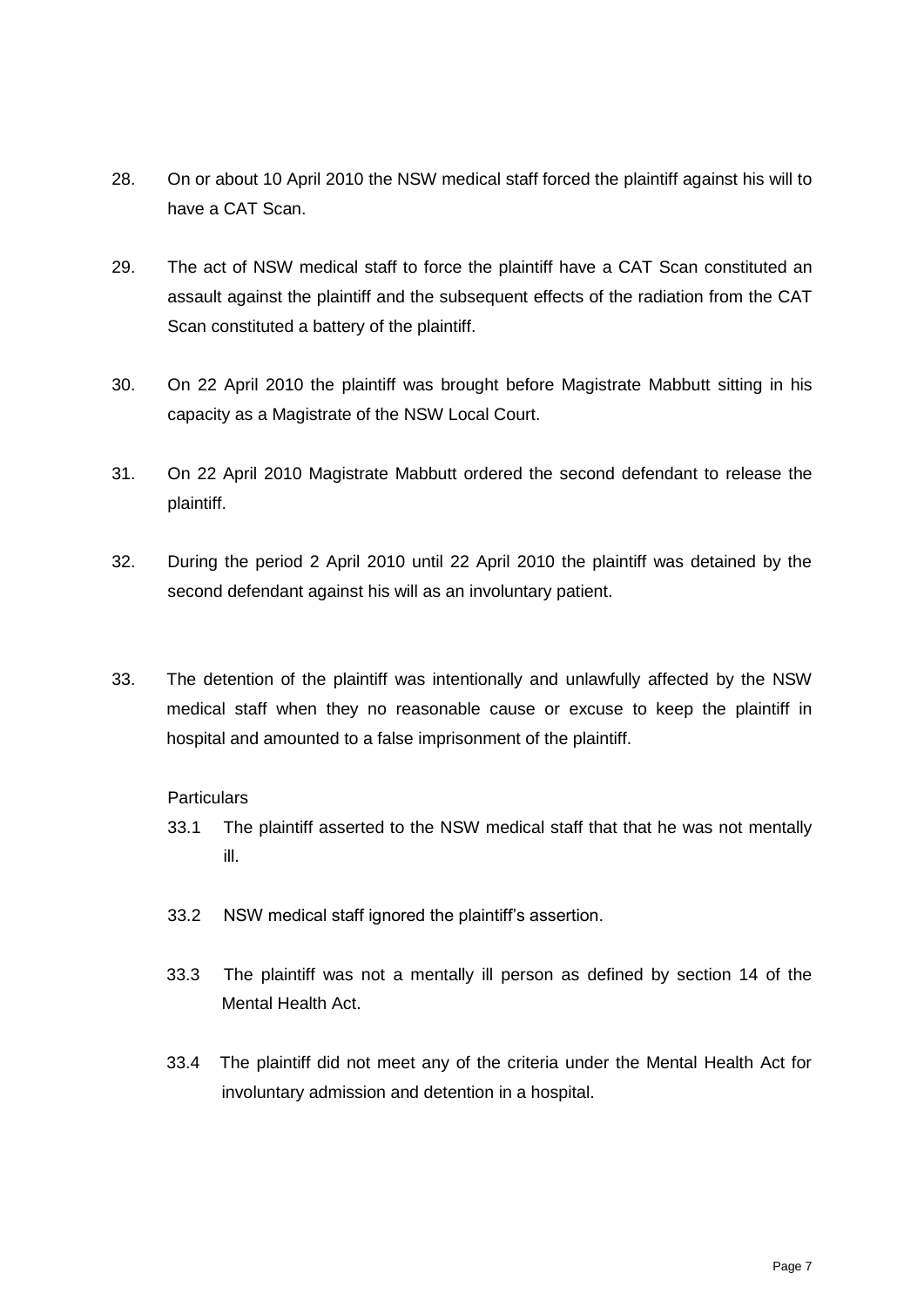# **Second detention**

34. At about 12.00 pm on or about 11 June 2010 NSW police officers and NSW medical staff attended and entered the plaintiff's residence and detained the plaintiff against his will informing the plaintiff that he must accompany them.

### **Particulars**

- 34.1 The NSW medical staff represented to the plaintiff that he had been 'scheduled' and was required by law to accompany them.
- 34.2 The police officers represented to the plaintiff that he had been 'scheduled' and was required by law to accompany them.
- 35. Each of the representations particularised in paragraph 34 were false.

### **Particulars**

35.1 The plaintiff had not been 'scheduled' at that time.

- 36. Induced by the belief that the representation pleaded in paragraph 34 was correct, the plaintiff agreed to accompany the police officers to the Mental Health Inpatient Unit at Wollongong Hospital.
- 37. The plaintiff was thereafter delivered against his will by the NSW police officers to the Emergency Department of Wollongong Hospital and in the course of so doing wrongfully touched the plaintiff.
- 38. On 11 June 2010 Dr Sharat Lal wrongfully issued a certificate under section 19 of the Mental Health Act

### **Particulars**

38.1 The plaintiff was not a "mentally ill person" as defined by section 14 of the Mental Health Act;

38.2 There was no one who was at risk of serious harm; and

38.3 There was no proper basis upon which a certificate under section 19 of the Mental Health Act could be given.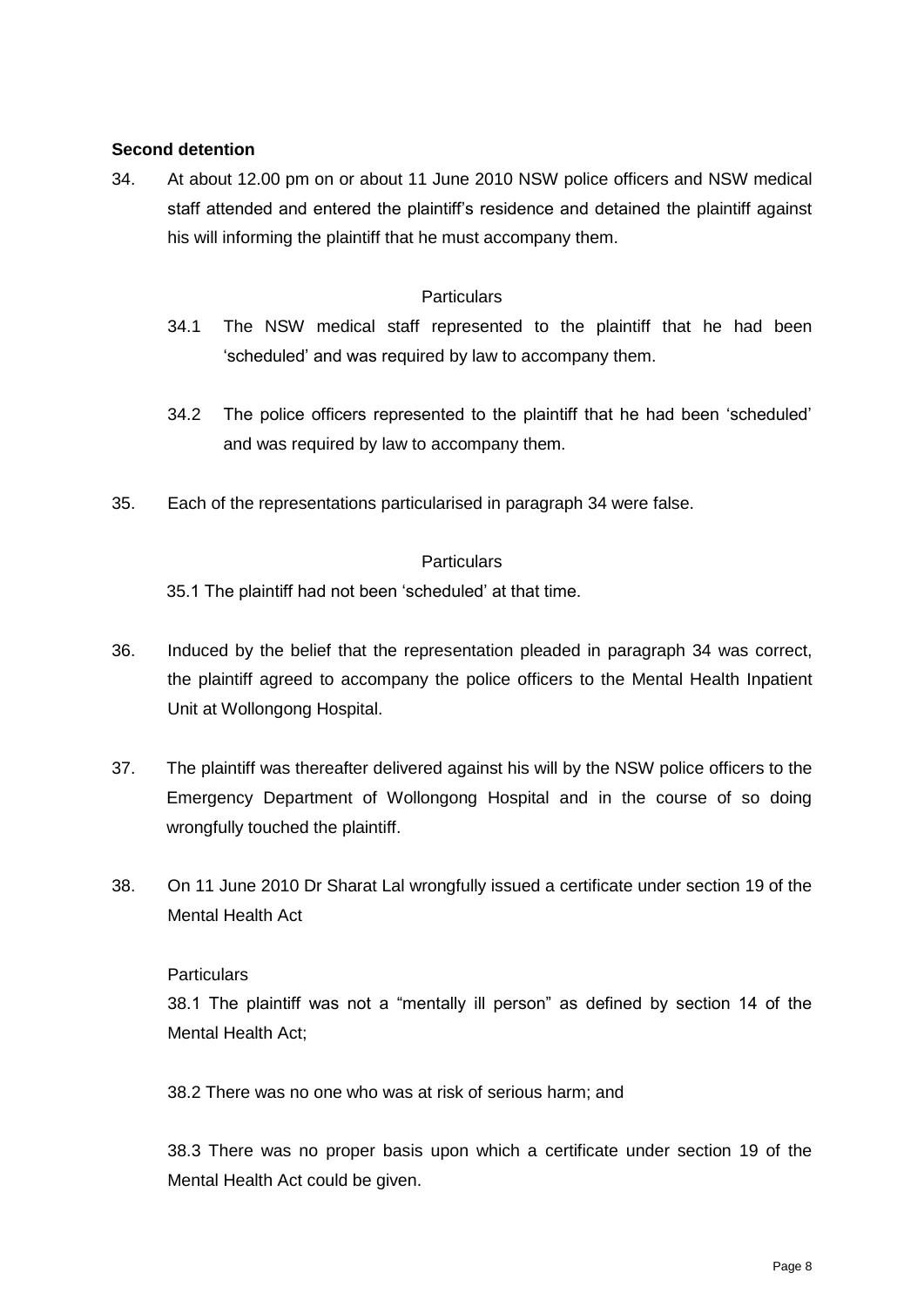- 39. The actions of the police offers and the NSW medical staff amounted to an unlawful arrest, a battery and a false imprisonment of the plaintiff.
- 40. At about 8.00 pm on or about 11June 2010 the plaintiff was transferred against his will by the NSW medical staff to Shellharbour Hospital.
- 41. On or about 15 June 2010 the plaintiff was transferred against his will by the NSW medical staff to Wollongong Hospital.
- 42. From on or about 15 June 2010 to 17 June 2010 the plaintiff was told by NSW medical staff that he was required to take some mediation.

## **Particulars**

- 42.1 The NSW medical staff falsely represented to the plaintiff that he was required to be medicated under the Mental Health Act and was required to take two doses of 1 mg of Risperidone, an antipsychotic medication.
- 43. The act of NSW medical staff to requiring the plaintiff to take the Risperidone constituted an assault against the plaintiff and the subsequent taking of and the effects of the medication constituted a battery of the plaintiff.
- 44. During the period 11 June 2010 until 17 June 2010, the plaintiff was wrongfully detained by the second defendant against his will.

### **Particulars**

- 44.1 The NSW medical staff had no reasonable cause or excuse to detain the plaintiff.
- 45. On 17 June 2010 the plaintiff was brought before Magistrate Beattie of the NSW Local Court.
- 46. On 17 June 2010 Magistrate Beattie ordered the second defendant to release the plaintiff.

### **Damages**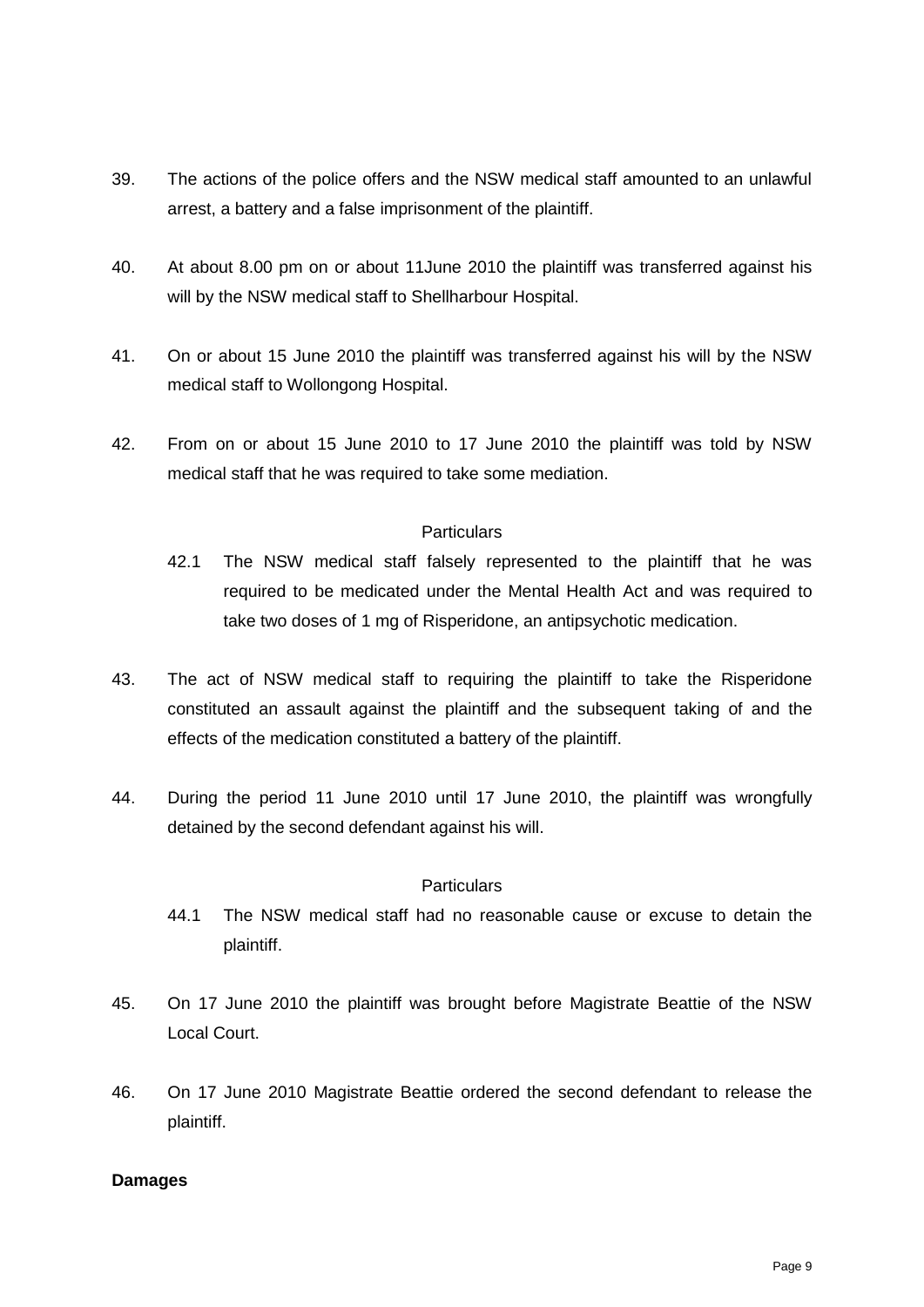#### 47. In consequence of:

- 47.1 each of the false imprisonments; and
- 47.2 each of the assaults and batteries,

the plaintiff has suffered deprivation of liberty, fear, humiliation, indignity, outrage, discomfort, distress, damage to his reputation, and suffered great inconvenience, mental stress, loss and damage.

48. At all times while he was wrongfully arrested and falsely imprisoned, the plaintiff;

48.1 had a continuing apprehension of imminent physical contact whenever he was directed to do something; and

48.2 did not consent to being touched by members of the police force or officers of the NSW medical staff.

49. The plaintiff suffered unusual loss and claims aggravated damages.

Particulars of claim for aggravated damages:

- 49.1 The conduct of the NSW police officers and/or NSW medical staff in making the representations pleaded in paragraphs 13 and 34 was reprehensible in the circumstances;
- 49.2 the plaintiff's feelings of humiliation, insult, indignity, outrage, fear and distress were exacerbated by his belief that he was not a mentally ill person or a mentally disordered person and that he should not be taken to hospital and detained there against his will;
- 49.3 the police officers and the NSW medical staff ignored his repeated protestations that he was not mentally ill and did not want to be hospitalised and medicated ;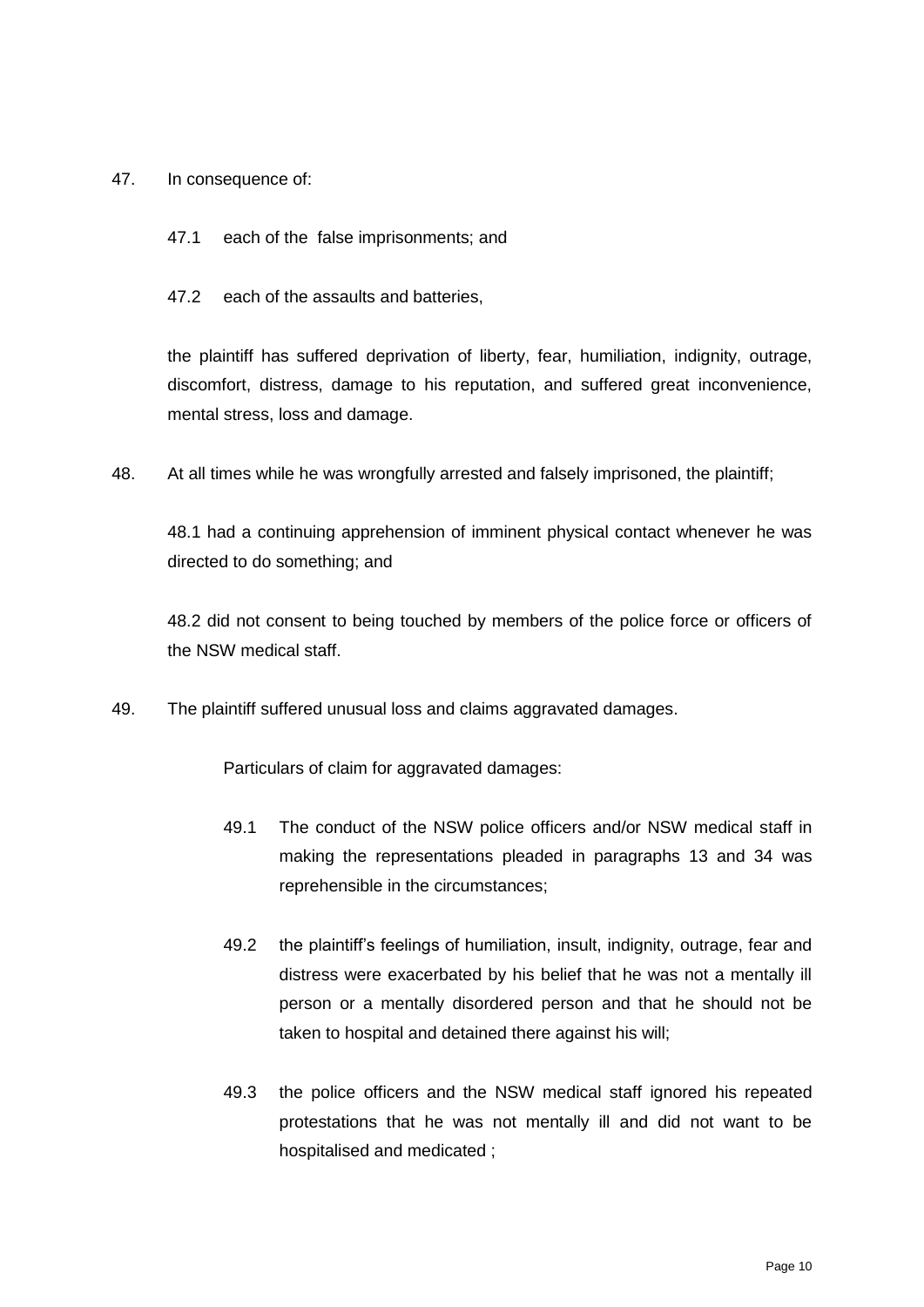- 49.4 the plaintiff was taken away from his home in a police car;
- 49.5 the plaintiff was medicated and tied to a gurney;
- 49.6 the plaintiff feared that he might never be released from hospital;
- 49.7 the NSW medical staff who examined the plaintiff ignored his pleas that he wanted to be discharged;
- 49.8 the plaintiff was at times terrified during both periods of hospitalisation;
- 49.9 the NSW medical staff opposed his release before the NSW Mental Health Tribunal and the Local Court;
- 49.10 the NSW medical staff sought to delay the hearings before Magistrates Mabbutt and Beattie; and
- 49.11 the conduct of the NSW police was malicious.

50. In addition to general damages and aggravated damages, the plaintiff claims exemplary damages:

#### **Particulars**

- 50.1 the plaintiff repeats the particulars to paragraph 49 above;
- 50.2 The conduct of the NSW police officers and/or NSW medical staff was conscious and contumelious disregard for the plaintiff's rights;
- 50.3 The conduct of NSW police officers and/or NSW medical staff was high handed and an abuse of power; and
- 50.4 The conduct of NSW police officers and/or NSW medical staff was malicious.
- 51. The plaintiff claims damages, aggravated damages, exemplary damages, costs and interest.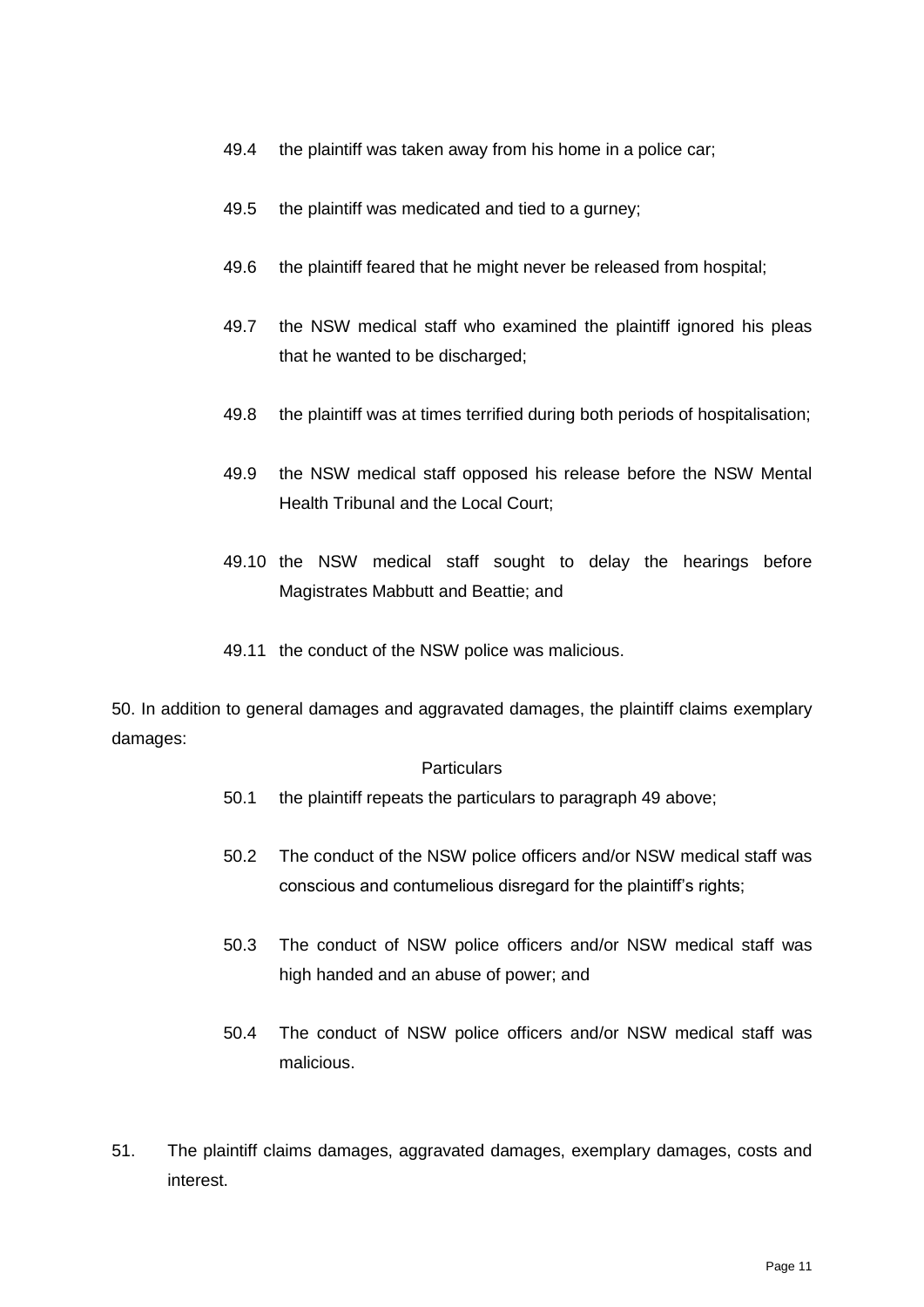## **SIGNATURE**

I acknowledge that court fees may be payable during these proceedings. These fees may include a hearing allocation fee.

| Signature |           |
|-----------|-----------|
| Capacity  | DIointitl |

Date of signature

### **NOTICE TO DEFENDANT**

**If you do not file a defence within 28 days of being served with this statement of claim:**

- **You will be in default in these proceedings.**
- **The court may enter judgment against you without any further notice to you.**

The judgment may be for the relief claimed in the statement of claim and for the plaintiff's costs of bringing these proceedings. The court may provide third parties with details of any default judgment entered against you.

#### **HOW TO RESPOND**

**Please read this statement of claim very carefully. If you have any trouble understanding it or require assistance on how to respond to the claim you should get legal advice as soon as possible.**

You can get further information about what you need to do to respond to the claim from:

- A legal practitioner.
- Law Access NSW on 1300 888 529 or at [www.lawaccess.nsw.gov.au.](http://www.lawaccess.nsw.gov.au/)
- The court registry for limited procedural information.

You can respond in one of the following ways:

1. **If you intend to dispute the claim or part of the claim,** by filing a defence and/or making a cross-claim.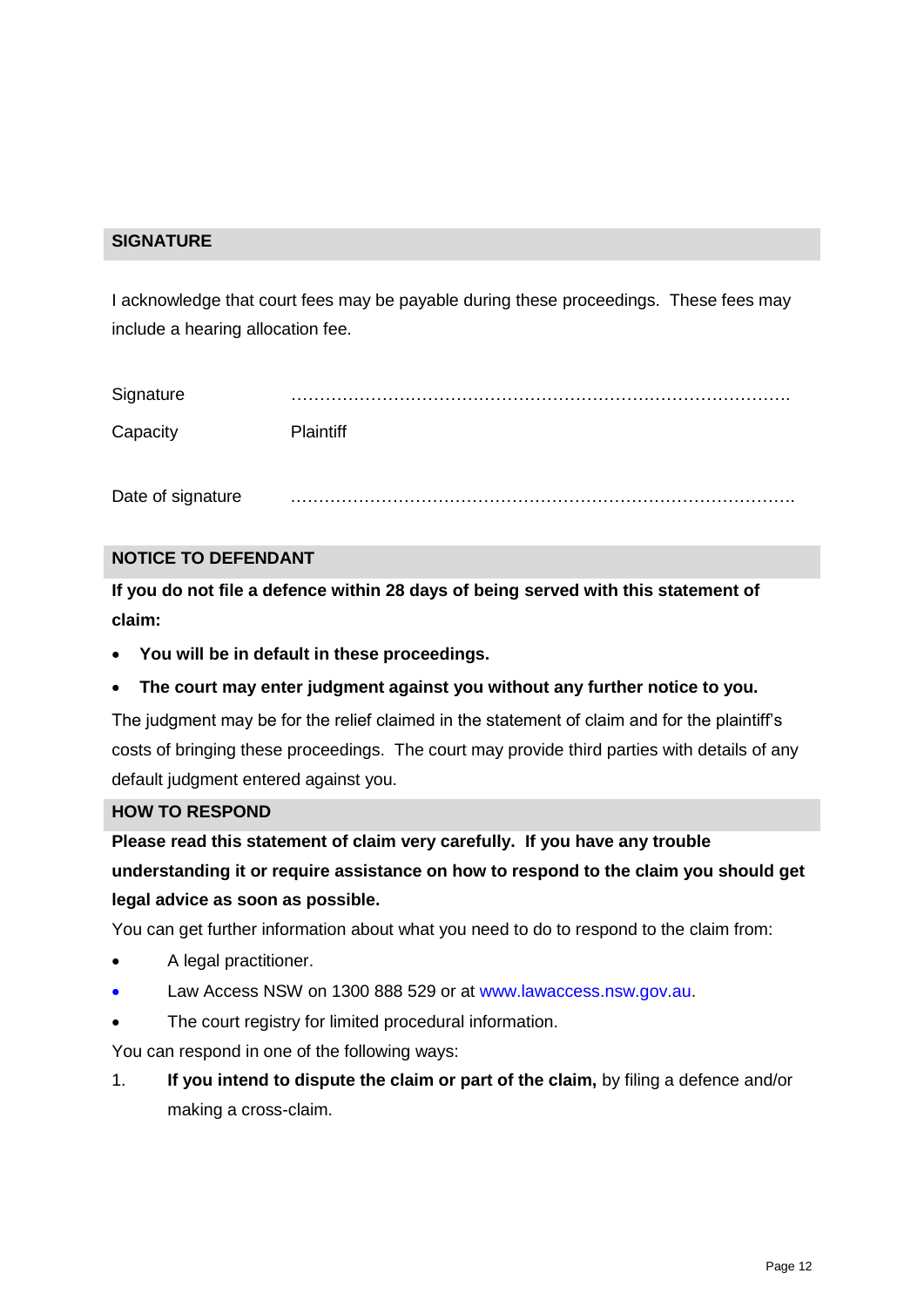# 2. **If money is claimed, and you believe you owe the money claimed,** by:

- Paying the plaintiff all of the money and interest claimed. If you file a notice of payment under UCPR 6.17 further proceedings against you will be stayed unless the court otherwise orders.
- Filing an acknowledgement of the claim.
- Applying to the court for further time to pay the claim.

# 3. **If money is claimed, and you believe you owe part of the money claimed,** by:

- Paying the plaintiff that part of the money that is claimed.
- Filing a defence in relation to the part that you do not believe is owed.

Court forms are available on the UCPR website at [www.lawlink.nsw.gov.au/ucpr](http://www.lawlink.nsw.gov.au/ucpr) or at any NSW court registry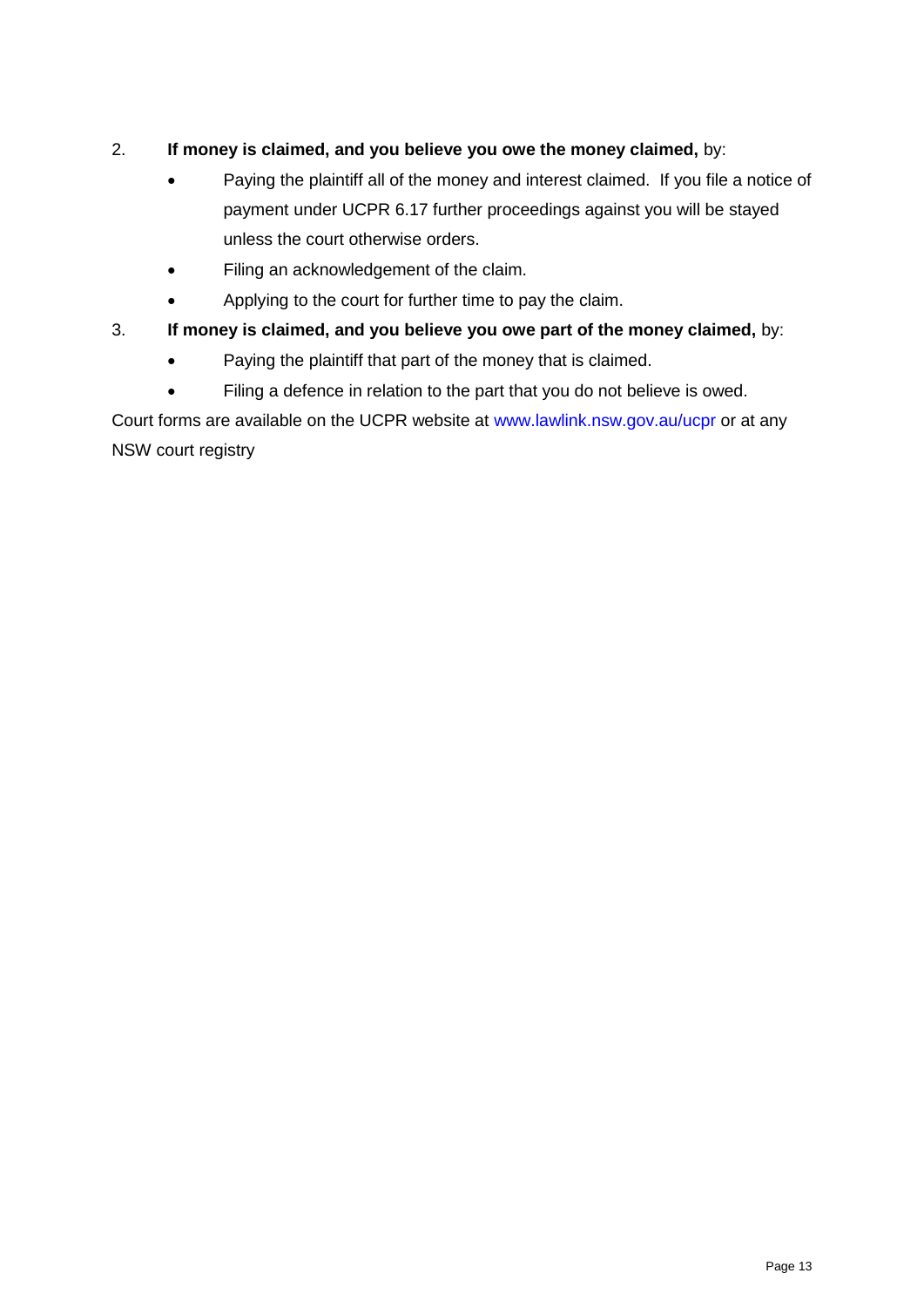# **REGISTRY ADDRESS**

| Street address | Supreme Court of New South Wales Civil Registry |
|----------------|-------------------------------------------------|
|                | 184 Phillip Street                              |
|                | SYDNEY NSW 2000                                 |
| Postal address | GPO Box 3                                       |
|                | SYDNEY NSW 2001                                 |
| Telephone      | 1300 679 272                                    |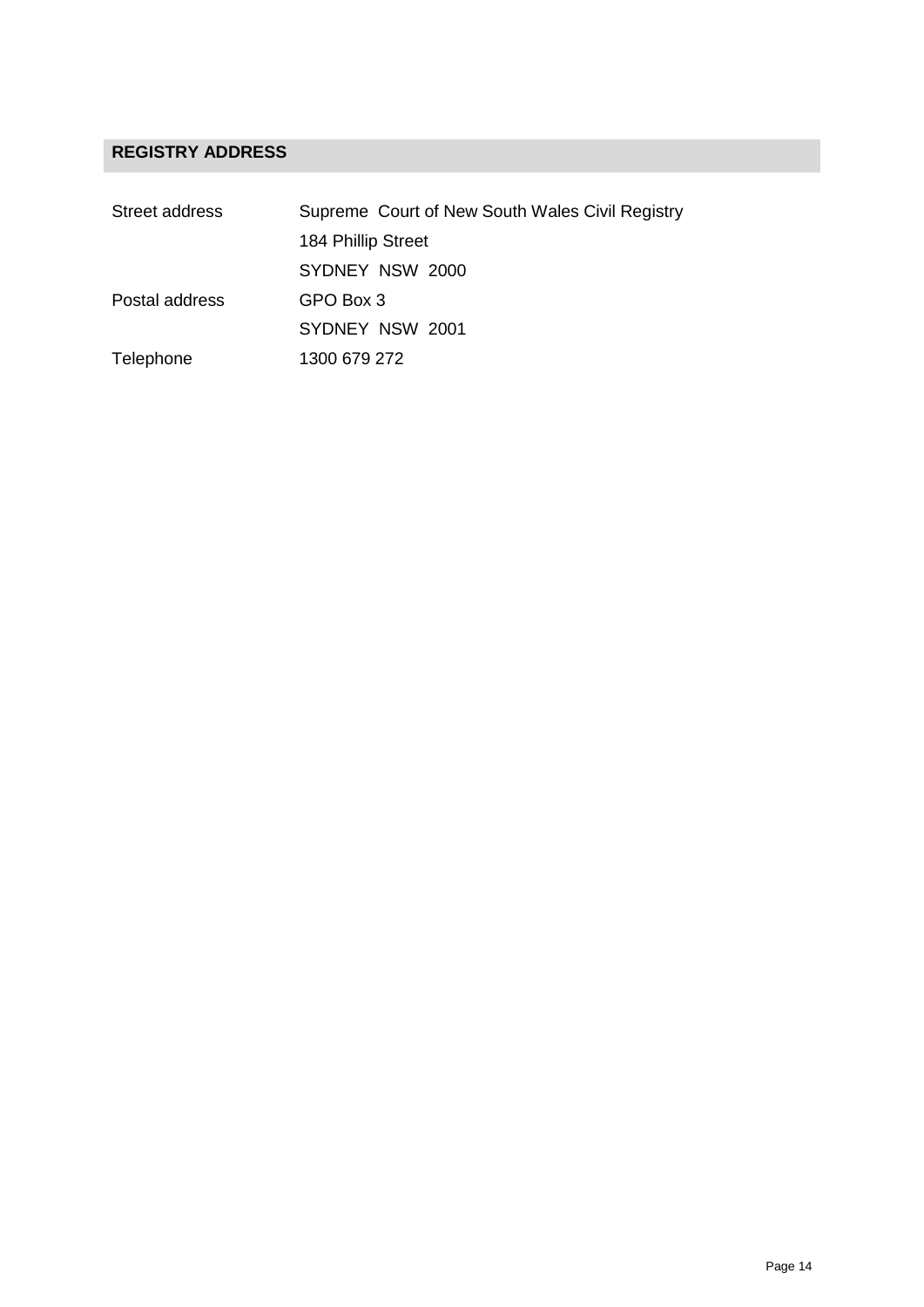| <b>AFFIDAVIT VERIFYING</b> |                                                                            |  |
|----------------------------|----------------------------------------------------------------------------|--|
| Name                       | <b>JOHN EDWIN PINK</b>                                                     |  |
| Address                    | 283 Princess Highway Corrimal NSW 2518                                     |  |
| Occupation                 | Retired                                                                    |  |
| Date                       |                                                                            |  |
| I say on oath/affirm:      |                                                                            |  |
| I am the plaintiff.<br>1.  |                                                                            |  |
| 2.                         | I believe that the allegations of fact in the statement of claim are true. |  |
| SWORN/AFFIRMED<br>at       |                                                                            |  |
|                            |                                                                            |  |
| Signature of witness       |                                                                            |  |
| Name of witness            |                                                                            |  |
|                            |                                                                            |  |
| Address of witness         |                                                                            |  |
| Capacity of witness        | Justice of the Peace/Solicitor                                             |  |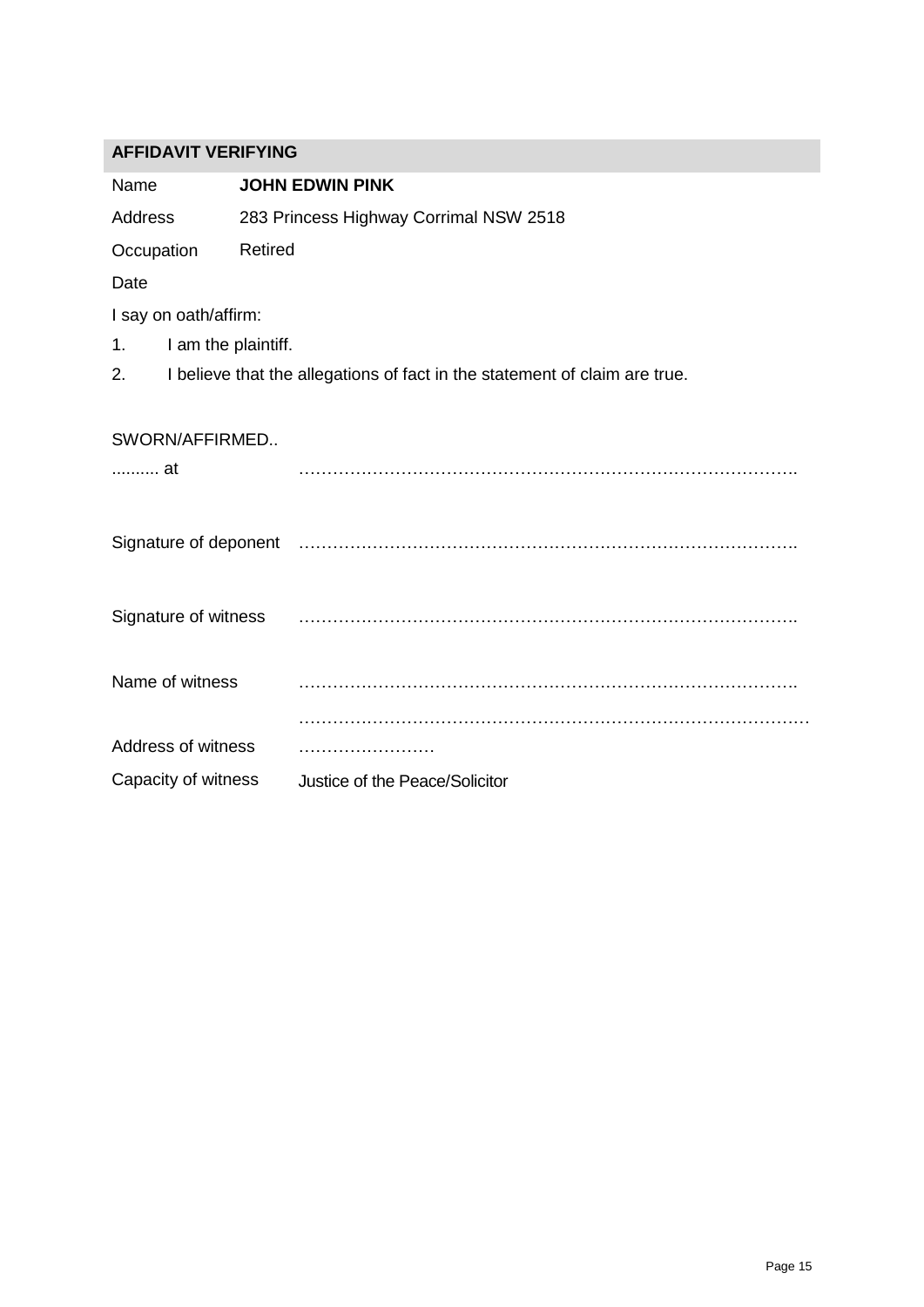# **PARTY DETAILS**

# **PARTIES TO THE PROCEEDINGS Plaintiff JOHN EDWARD PINK**

First defendant Second Defendant

Third Defendant Fourth Defendant Fifth Defendant Sixth Defendant Seventh Defendant Eighth Defendant Ninth Defendant Tenth Defendant Eleventh Defendant Twelfth Defendant Thirteenth Defendant Fourteenth Defendant Fifteenth Defendant Sixteenth Defendant Seventeenth Defendant

| THE STATE OF NEW SOUTH WALES |
|------------------------------|
| ILLAWARRA SHOALHAVEN LOCAL   |
| <b>HEALTH DISTRICT</b>       |
| <b>Dr. Matthew Hearps</b>    |
| Dr. Sharat Lal               |
| Dr. Barbara Sinclair         |
| Dr. Harsha Ediriweera        |
| Dr. Paul Praser              |
| <b>Dr. Tihoslav Pesut</b>    |
| Dr. Mona Idris               |
| Dr. Hassan Abass             |
| Dr. Ye Yint                  |
| Dr. Nalin Wijesinghe         |
| Dr. Roger Wenden             |
| Dr. Beverley Rayers          |
| Dr. Sara-Beth Magambo        |
| Dr. Charles J. Austin-Woods  |
| <b>Dr. Narinder Panesar</b>  |
|                              |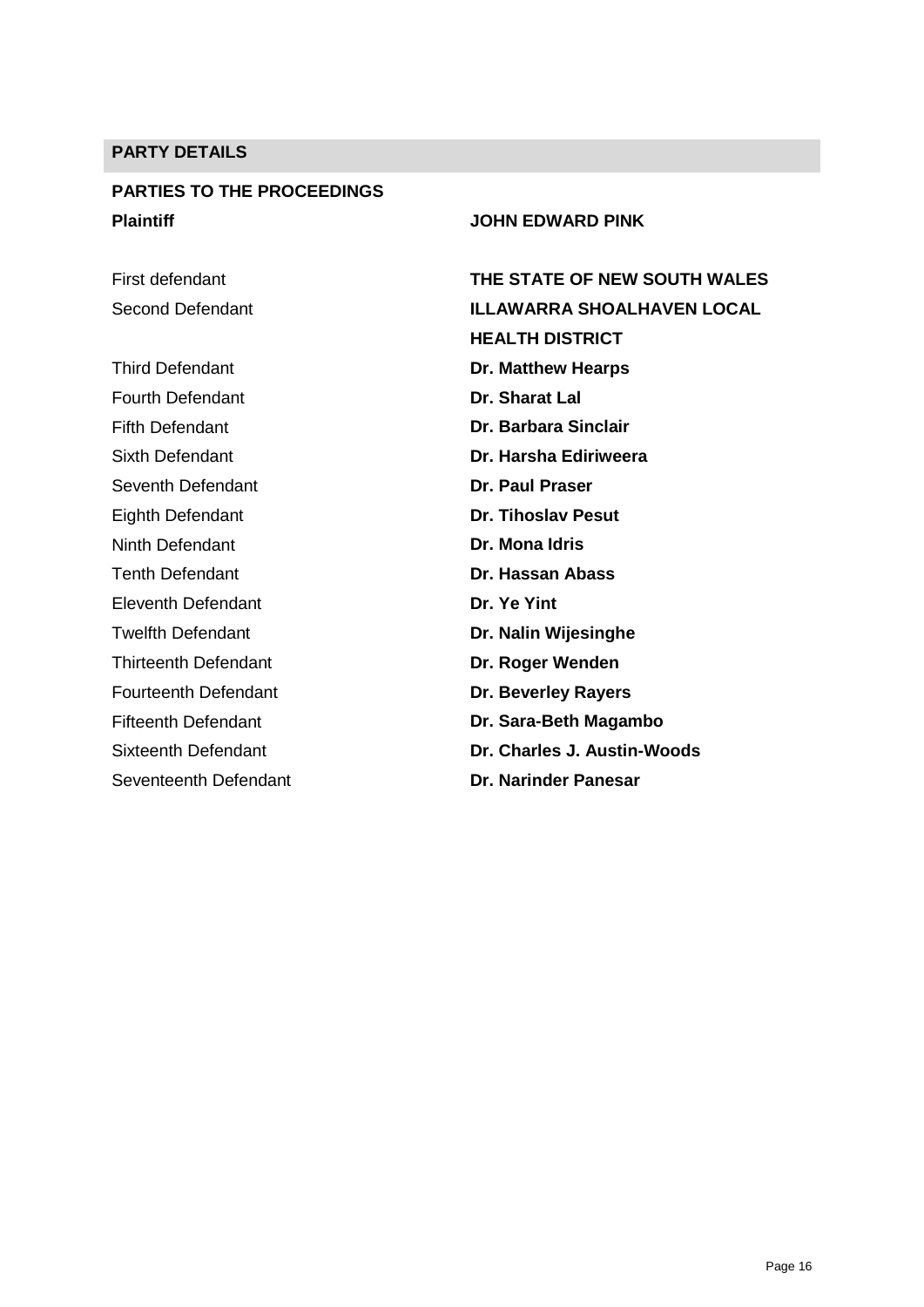# **FURTHER DETAILS ABOUT PLAINTIFF**

### **Plaintiff**

Name **JOHN EDWIN PINK**

Address 283 Princes Highway, Corrimal, NSW 2518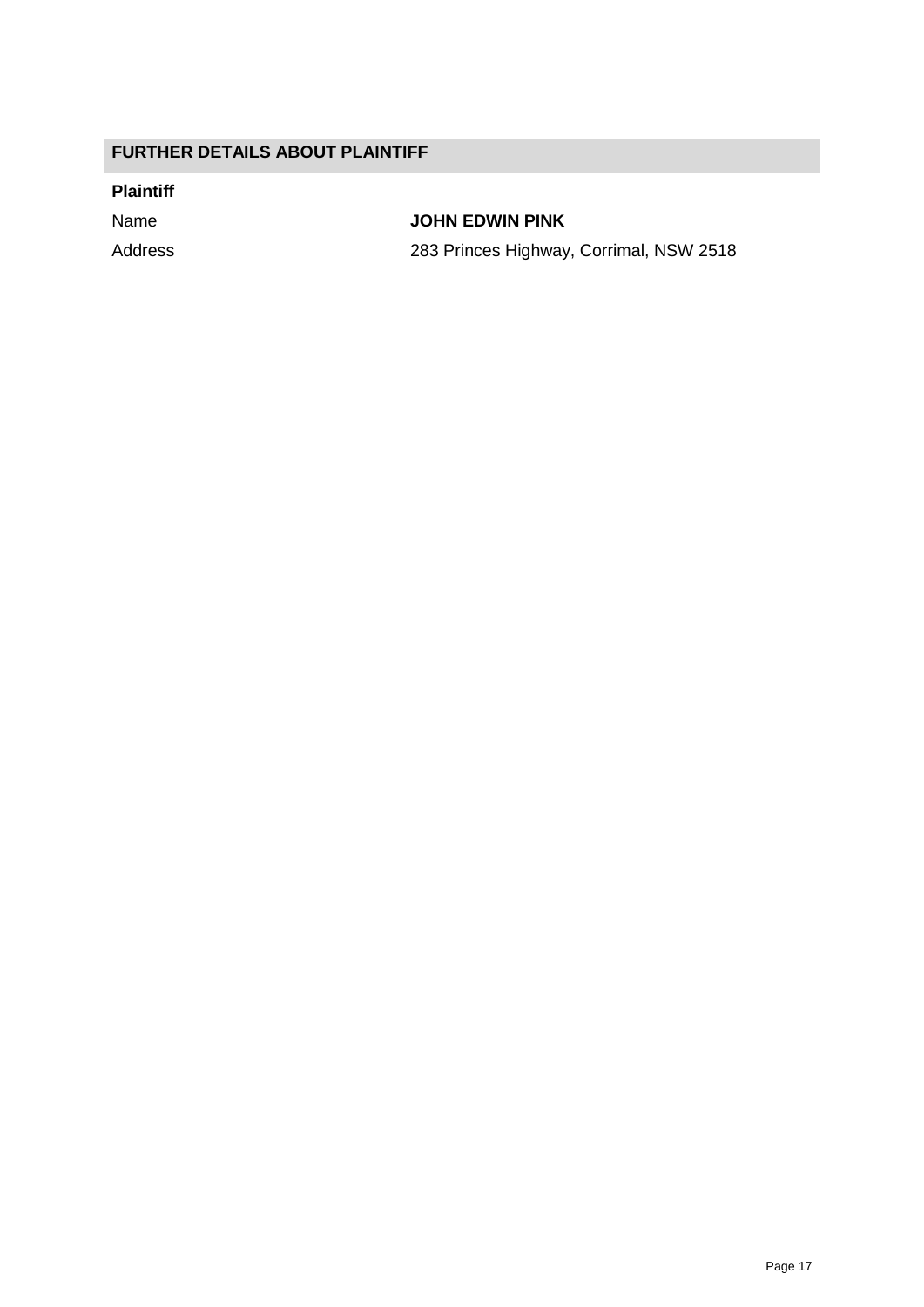# **DETAILS ABOUT DEFENDANTS**

| <b>First Defendant</b>  |                                          |
|-------------------------|------------------------------------------|
| Name                    | THE STATE OF NEW SOUTH WALES             |
| <b>Address</b>          | I V Knight                               |
|                         | <b>Crown Solicitor</b>                   |
|                         | <b>Crown Solicitor's Office</b>          |
|                         | Level 5, 60 - 70 Elizabeth Street        |
|                         | SYDNEY NSW 2000                          |
|                         |                                          |
| <b>Second Defendant</b> |                                          |
| Name                    | <b>ILLAWARRA SHOALHAVEN LOCAL HEALTH</b> |
|                         | <b>DISTRICT</b>                          |
| Address                 | Level 4 Lawson House                     |
|                         | <b>Wollongong Hospital</b>               |
|                         | <b>WOLLONGONG NSW 2500</b>               |
| <b>Third Defendant</b>  |                                          |
| Name                    | <b>Dr. Matthew Hearps</b>                |
| <b>Address</b>          | 450 Wilson Street                        |
|                         | Darlington NSW 2008                      |
| <b>Fourth Defendant</b> |                                          |
| Name                    | Dr. Sharat Lal                           |

Address

C/O Illawarra Shoalhaven Local Health District Level 4 Lawson House, Wollongong Hospital, Wollongong NSW 2500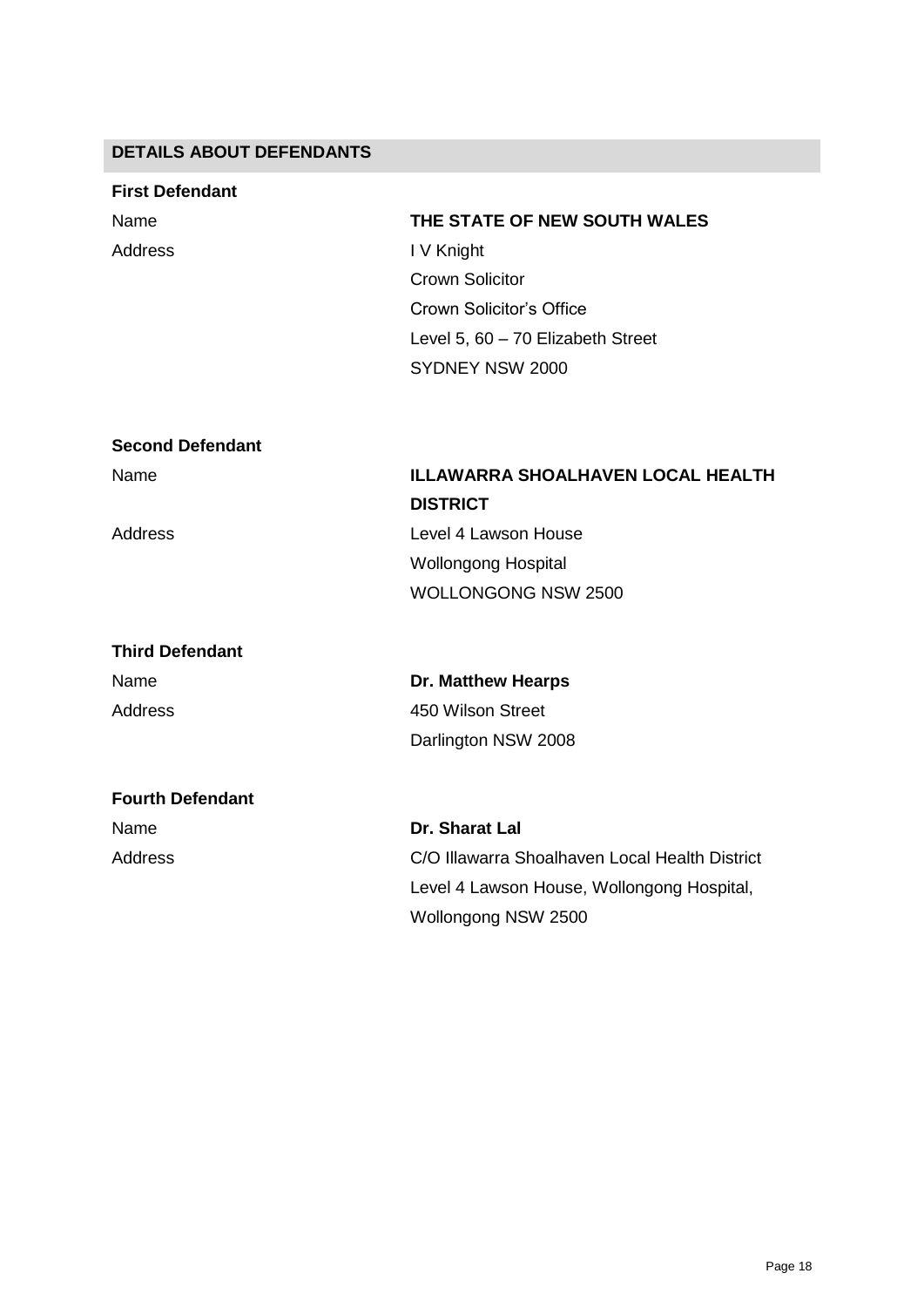| <b>Fifth Defendant</b>   |                                                |
|--------------------------|------------------------------------------------|
| Name                     | Dr. Barbara Sinclair                           |
| Address                  | C/O Illawarra Shoalhaven Local Health District |
|                          | Level 4 Lawson House, Wollongong Hospital,     |
|                          | Wollongong NSW 2500                            |
| <b>Sixth Defendant</b>   |                                                |
| Name                     | Dr. Harsha Ediriweera                          |
| Address                  | C/O Illawarra Shoalhaven Local Health District |
|                          | Level 4 Lawson House, Wollongong Hospital,     |
|                          | Wollongong NSW 2500                            |
| <b>Seventh Defendant</b> |                                                |
| Name                     | <b>Dr. Paul Praser</b>                         |
| Address                  | 80 Symons Road,                                |
|                          | Sunnybank Hills, Qld 4109                      |
| <b>Eighth Defendant</b>  |                                                |
| Name                     | <b>Dr. Tihoslav Pesut</b>                      |
| <b>Address</b>           | C/O Illawarra Shoalhaven Local Health District |
|                          | Level 4 Lawson House, Wollongong Hospital,     |
|                          | Wollongong NSW 2500                            |
| <b>Ninth Defendant</b>   |                                                |
| Name                     | Dr. Mona Idris                                 |
| <b>Address</b>           | 56 Burbank Avenue                              |
|                          | Picnic Point, NSW 2213                         |
|                          |                                                |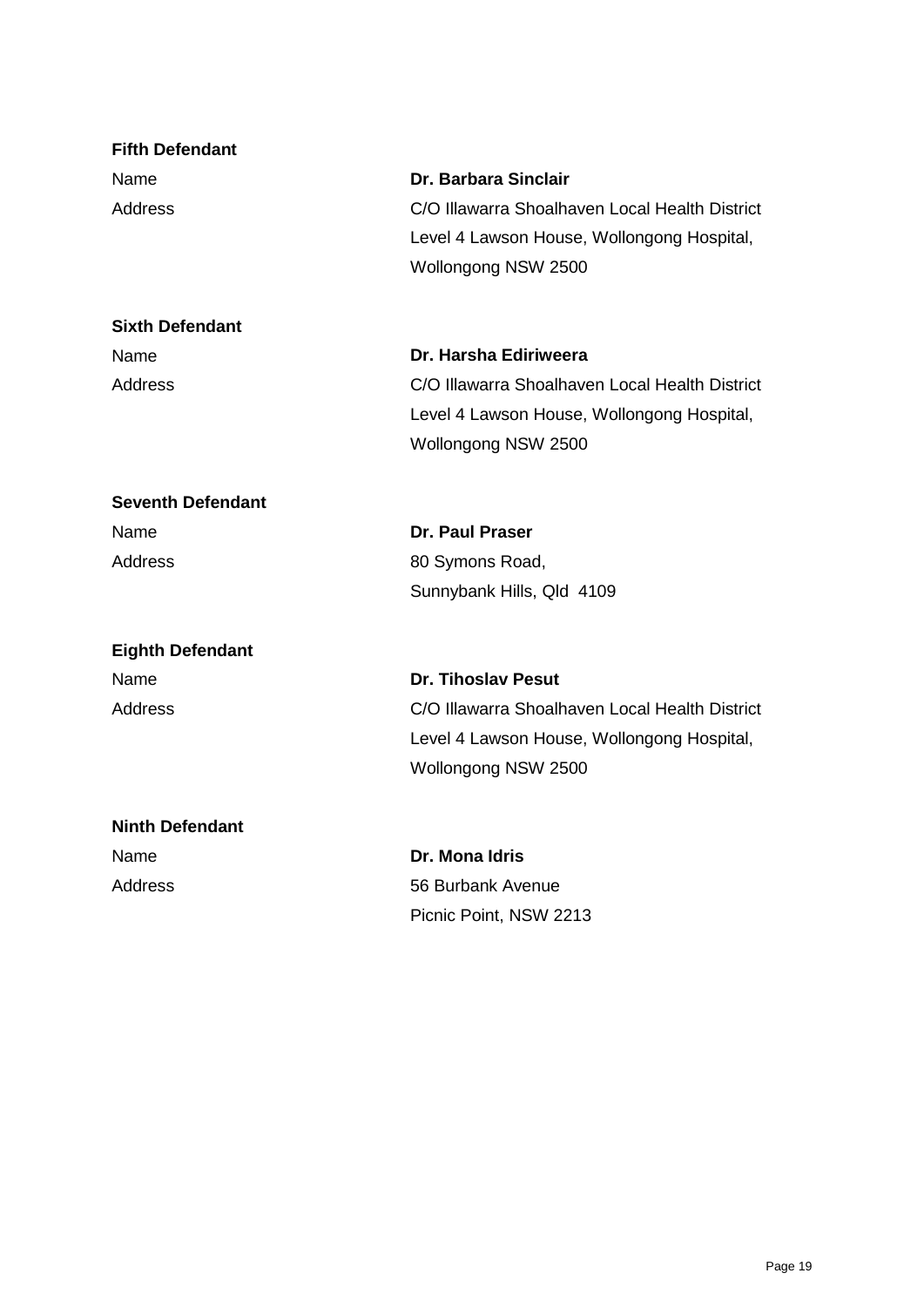| <b>Tenth Defendant</b>      |                                                |
|-----------------------------|------------------------------------------------|
| Name                        | <b>Dr Hassan Abass</b>                         |
| <b>Address</b>              | 17 Oyster Point Road                           |
|                             | Banora Point, NSW 2486                         |
| <b>Eleventh Defendant</b>   |                                                |
| Name                        | Dr. Ye Yint                                    |
| <b>Address</b>              | 6/170-172 The Entrance Road                    |
|                             | The Entrance, NSW 2261                         |
| <b>Twelfth Defendant</b>    |                                                |
| Name                        | Dr. Nalin Wijesinghe                           |
| <b>Address</b>              | C/O Illawarra Shoalhaven Local Health District |
|                             | Level 4 Lawson House, Wollongong Hospital,     |
|                             | Wollongong NSW 2500                            |
| <b>Thirteenth Defendant</b> |                                                |
| Name                        | Dr. Roger Wenden                               |
| <b>Address</b>              | C/O Illawarra Shoalhaven Local Health District |
|                             | Level 4 Lawson House, Wollongong Hospital,     |
|                             | Wollongong NSW 2500                            |
| <b>Fourteenth Defendant</b> |                                                |
| Name                        | <b>Dr. Beverley Rayers</b>                     |
| <b>Address</b>              | C/O Illawarra Shoalhaven Local Health District |
|                             | Level 4 Lawson House, Wollongong Hospital,     |
|                             | Wollongong NSW 2500                            |